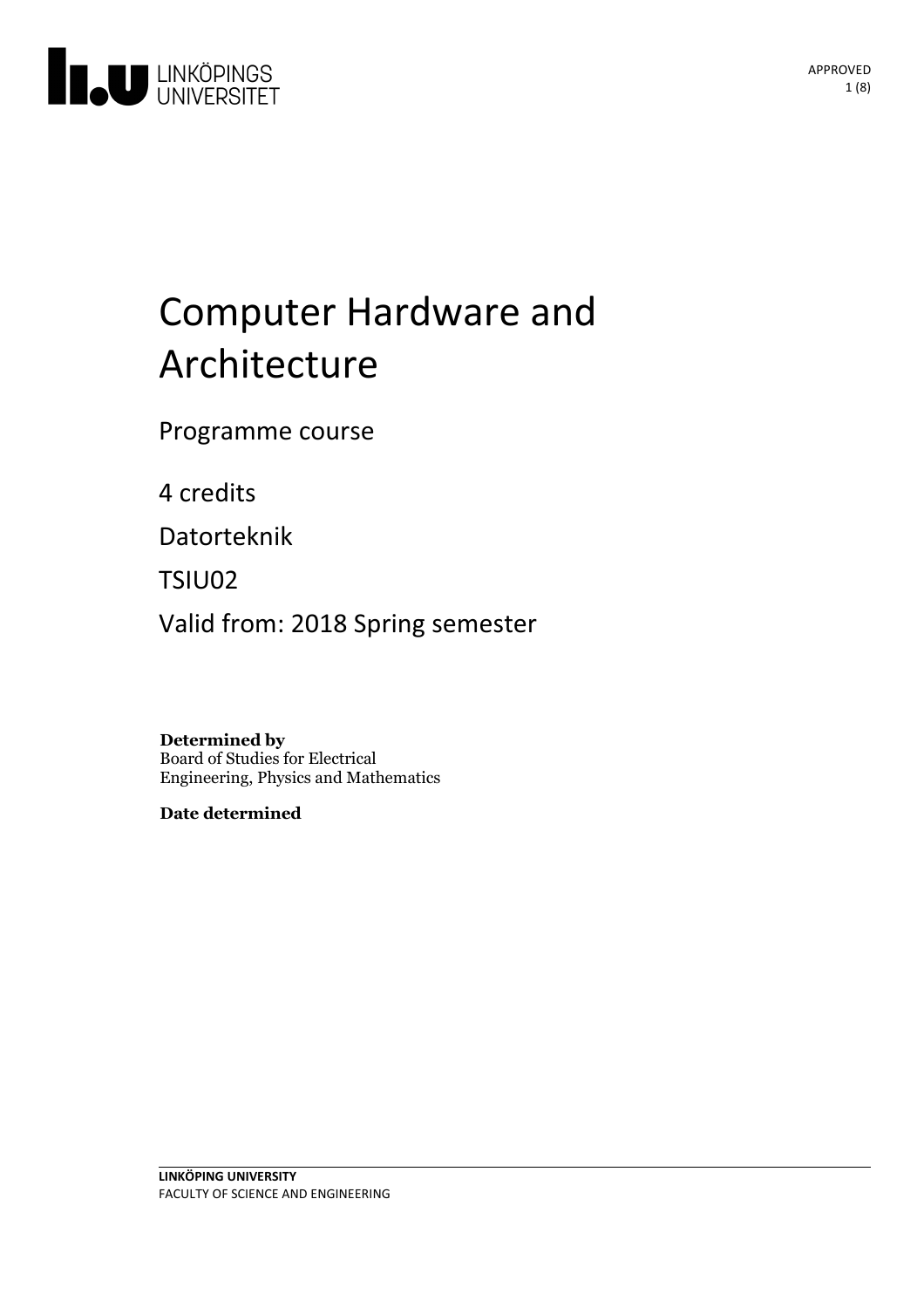# Main field of study

Electrical Engineering

Course level

First cycle

### Advancement level

 $G_1X$ 

# Course offered for

- Bachelor of Science in Computer Engineering
- Bachelor of Science in Engineering Electronics
- Programming, Bachelor's Programme
- Mechanical Engineering, M Sc in Engineering
- Design and Product Development
- $\bullet$  Energy-Environment-Management M Sc in Engineering

# Entry requirements

Note: Admission requirements for non-programme students usually also include admission requirements for the programme and threshold requirements for progression within the programme, or corresponding.

# Prerequisites

To fully appreciate the course you should have previous knowledge in all of simpler measurements with an oscilloscope, basic electrical circuit theory and any high level language.

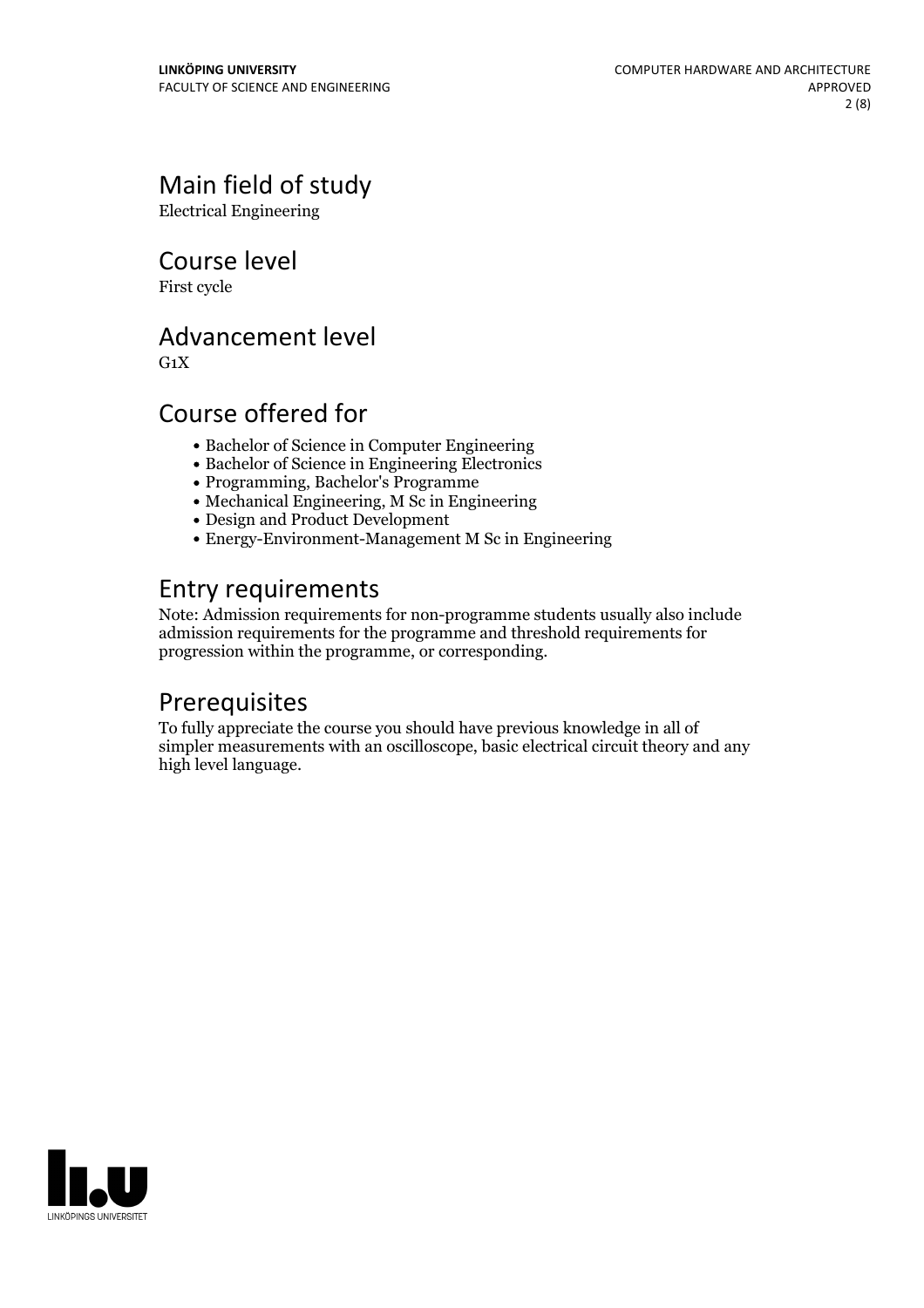# Intended learning outcomes

The course gives a basic introduction to how simple processors work and are programmed by structured methods. After the course the student should be able to:

- 
- 
- 
- 
- (i) Program a processor at the lowest level.<br>
(ii) Using different addressing modes and interrupt handling.<br>
(iii) Perform calculations using binary arithmetic.<br>
(iv) Understand how a simple computer system is built.<br>
(v)
- 
- 
- 
- 

These goals are achieved by using assembler. (Numerals above refer to the corresponding comment field in the IUAE matrix.)

### Course content

Binary arithmetic:

Number representations, fix- and floating point. Arithmetic-logical functions, addition, subtraction, multiplication, shifts. Computer architecture:

Internal dataflow in <sup>a</sup> simple computer model. Instructions, instruction formats, addressing modes, input and output, exceptions. Input- and output peripherals. Ports, A/D-conversions. Mikrocontroller:

Purpose and features. Built-in peripherals, timers, clocking alternatives, blackout och brownout.

# Teaching and working methods

The course consists of lectures, lessons and laboratory exercises. During the course there is a revision of tecnical reports together with examiners of the course Switching Theory and Logical Design.

# Examination

UPG1 Laboratory work 4 credits U, G The laboratory exercises test the student's ability to write and verify assembler programs. Furthermore the ability to perform input-output, interrupt handling as well D/A- and A/D-conversion is tested. All laboratory exercises must be fulfilled to pass the lab assignment examination. Grades are given as'Fail' or 'Pass'.

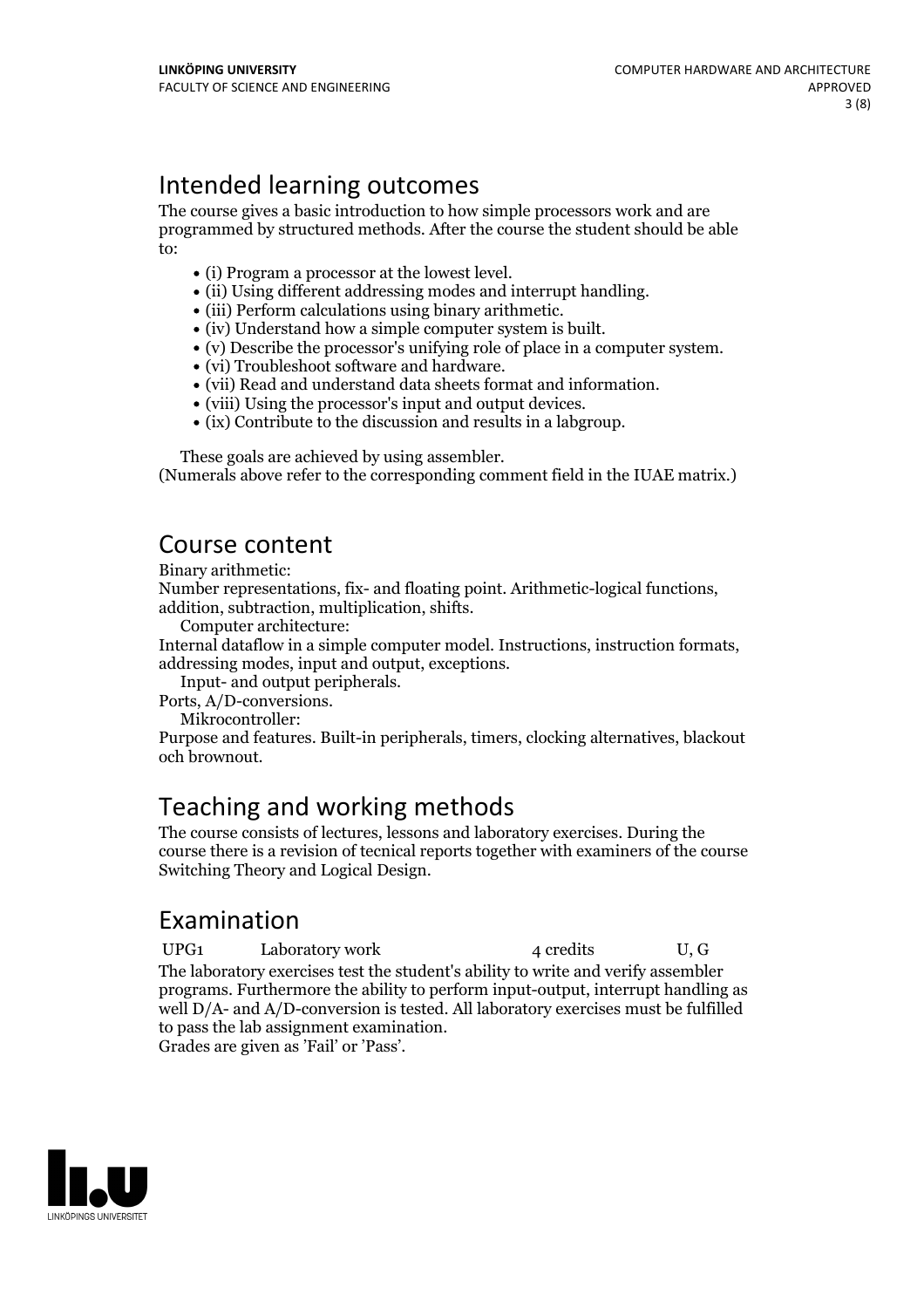Grades

Two grade scale, older version, U, G

# Other information

Supplementary courses: Project with Microcontroller, Microcomputer, Project Laboratory

### Department

Institutionen för systemteknik

### Director of Studies or equivalent

Anders Nilsson

Examiner Michael Josefsson

# Course website and other links

<http://www.isy.liu.se/edu/kurs/TSIU02/>

### Education components

Preliminary scheduled hours: 44 h Recommended self-study hours: 63 h

# Course literature

**Books**

Foyer, Per, *Mikroprocessorteknik* Studentlitteratur

**Other**

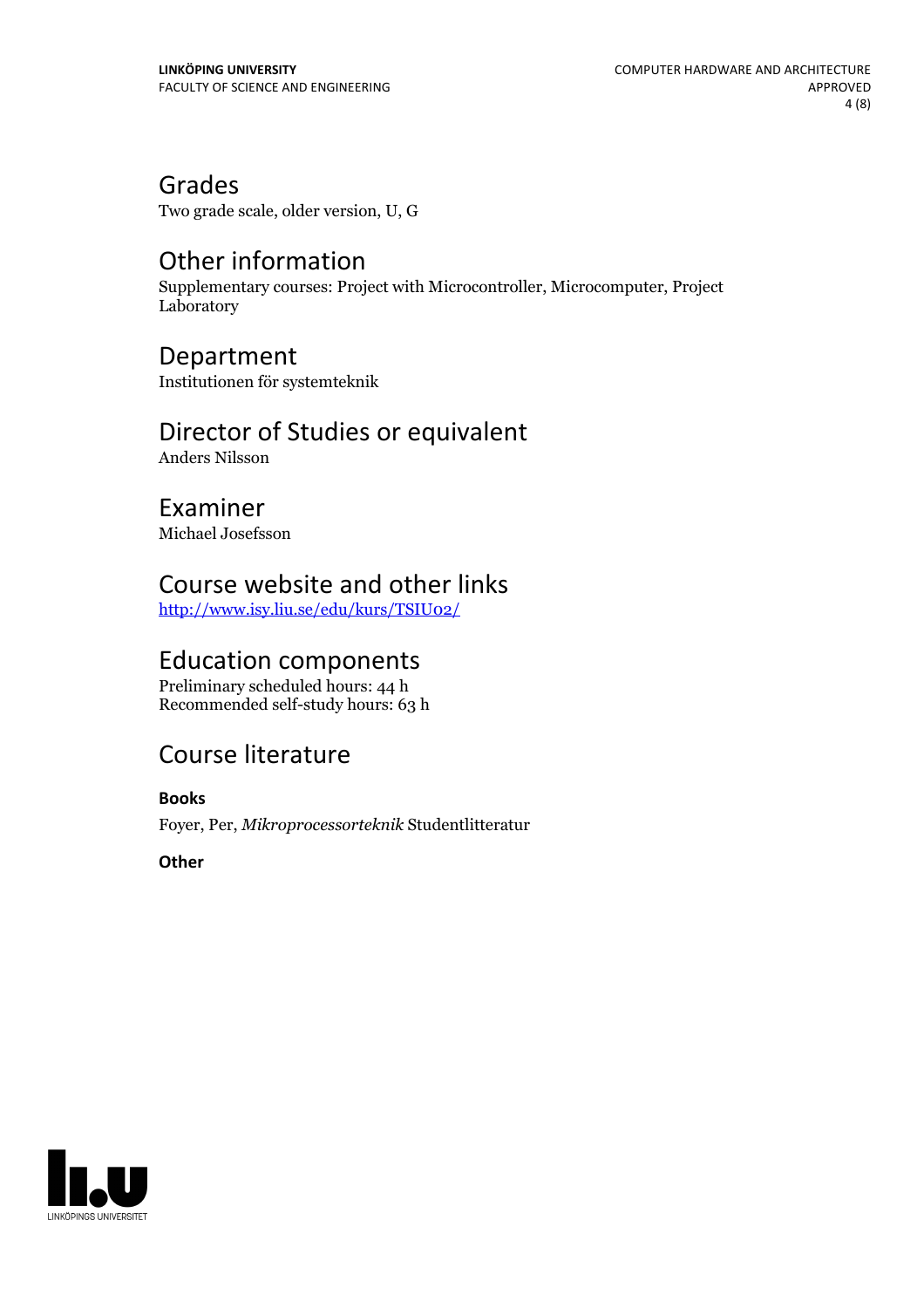# **Common rules**

### **Course syllabus**

A syllabus has been established for each course. The syllabus specifies the aim and contents of the course, and the prior knowledge that a student must have in order to be able to benefit from the course.

### **Timetabling**

Courses are timetabled after a decision has been made for this course concerning its assignment to a timetable module. A central timetable is not drawn up for courses with fewer than five participants. Most project courses do not have a central timetable.

### **Interrupting a course**

The vice-chancellor's decision concerning regulations for registration, deregistration and reporting results (Dnr LiU-2015-01241) states that interruptions in study are to be recorded in Ladok. Thus, all students who do not participate in a course for which they have registered must record the interruption, such that the registration on the course can be removed. Deregistration from <sup>a</sup> course is carried outusing <sup>a</sup> web-based form: www.lith.liu.se/for-studenter/kurskomplettering?l=sv.

### **Cancelled courses**

Courses with few participants (fewer than 10) may be cancelled or organised in a manner that differs from that stated in the course syllabus. The board of studies is to deliberate and decide whether a course is to be cancelled orchanged from the course syllabus.

### **Regulations relatingto examinations and examiners**

Details are given in a decision in the university's rule book: http://styrdokument.liu.se/Regelsamling/VisaBeslut/622678.

### **Forms of examination**

### **Examination**

Written and oral examinations are held at least three times a year: once immediately after the end of the course, once in August, and once (usually) in one of the re-examination periods. Examinations held at other times are to follow a decision of the board of studies.

Principles for examination scheduling for courses that follow the study periods:

courses given in VT1 are examined for the first time in March, with re-

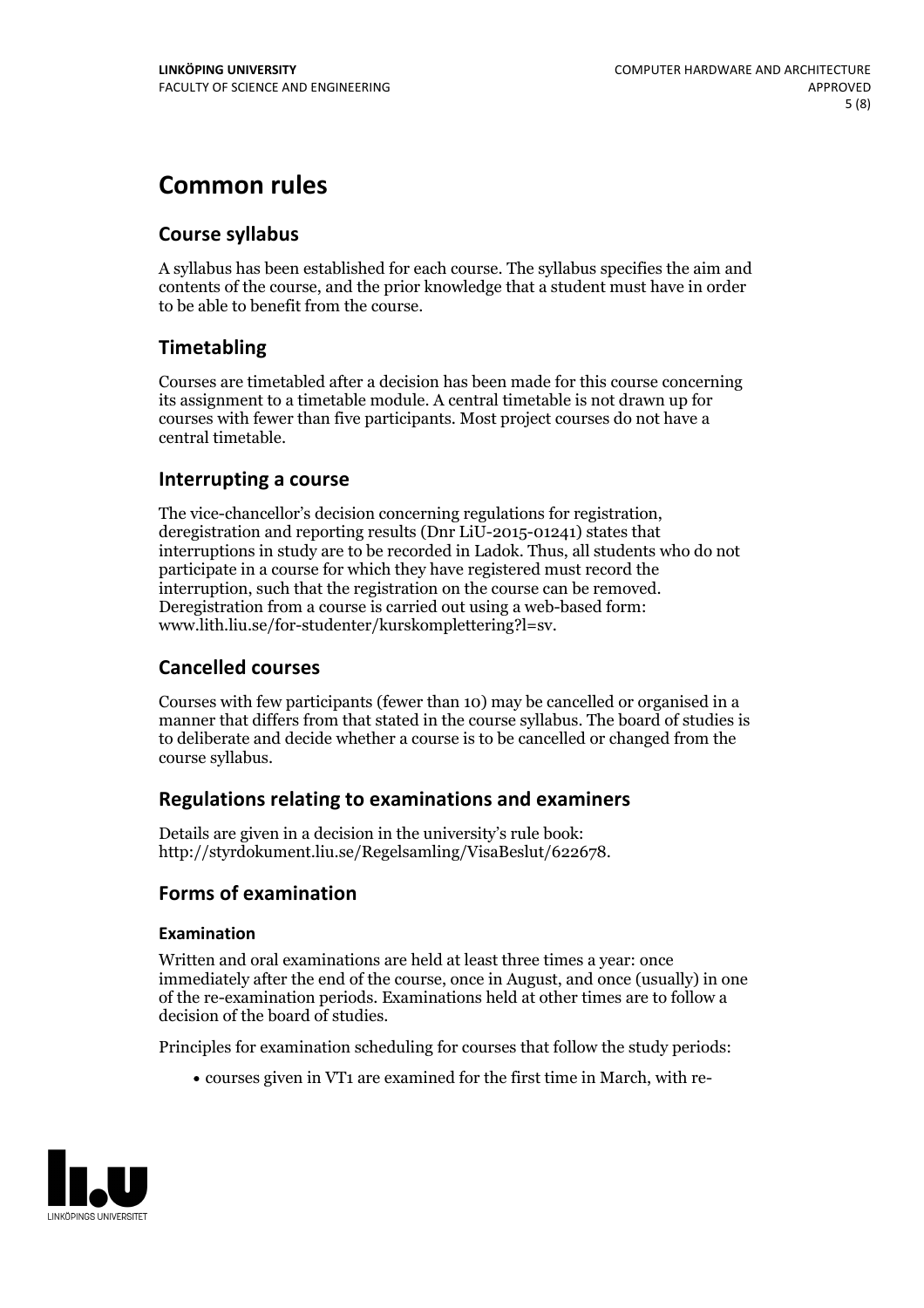examination in June and August

- courses given in VT2 are examined for the first time in May, with re-examination in August and October
- courses given in HT1 are examined for the first time in October, with re-examination in January and August
- courses given in HT2 are examined for the first time in January, with re-examination at Easter and in August.

The examination schedule is based on the structure of timetable modules, but there may be deviations from this, mainly in the case of courses that are studied and examined for several programmes and in lower grades (i.e. 1 and 2).

- Examinations for courses that the board of studies has decided are to be held in alternate years are held only three times during the year in which
- the course is given.<br>• Examinations for courses that are cancelled or rescheduled such that they are not given in one or several years are held three times during the year that immediately follows the course, with examination scheduling that corresponds to the scheduling that was in force before the course was cancelled or rescheduled.<br>• If teaching is no longer given for a course, three examination occurrences
- are held during the immediately subsequent year, while examinations are at the same time held for any replacement course that is given, or alternatively in association with other re-examination opportunities. Furthermore, an examination is held on one further occasion during the next subsequent year, unless the board of studies determines otherwise.<br>• If a course is given during several periods of the year (for programmes, or
- on different occasions for different programmes) the board orboards of studies determine together the scheduling and frequency of re-examination occasions.

#### **Registration for examination**

In order to take an examination, a student must register in advance at the Student Portal during the registration period, which opens 30 days before the date of the examination and closes 10 days before it. Candidates are informed of the location of the examination by email, four days in advance. Students who have not registered for an examination run the risk of being refused admittance to the examination, if space is not available.

Symbols used in the examination registration system:

- \*\* denotes that the examination is being given for the penultimate time.
- \* denotes that the examination is being given for the last time.

#### **Code of conduct for students during examinations**

Details are given in a decision in the university's rule book: http://styrdokument.liu.se/Regelsamling/VisaBeslut/622682.

#### **Retakes for higher grade**

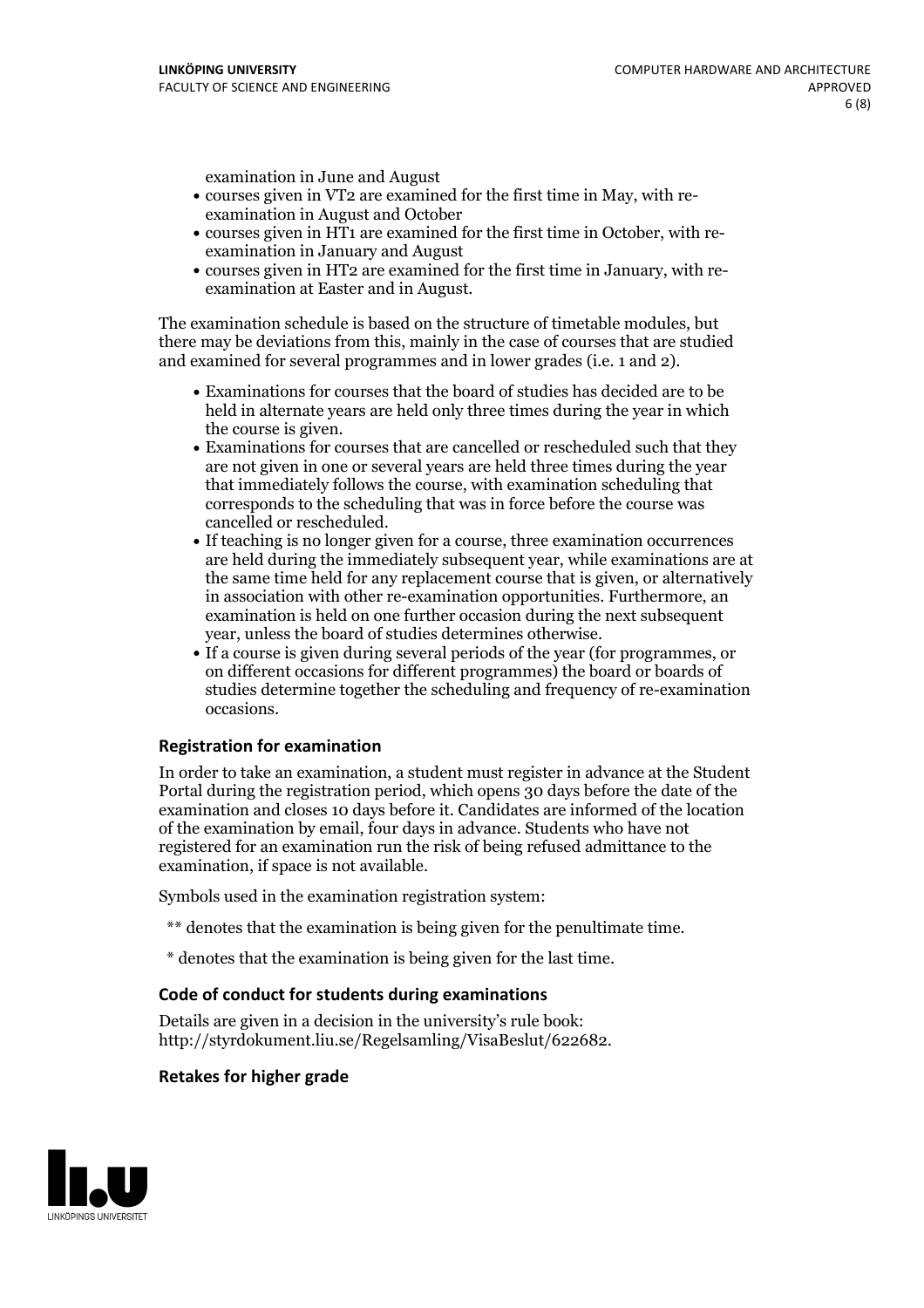Students at the Institute of Technology at LiU have the right to retake written examinations and computer-based examinations in an attempt to achieve a higher grade. This is valid for all examination components with code "TEN" and "DAT". The same right may not be exercised for other examination components, unless otherwise specified in the course syllabus.

### **Retakes of other forms of examination**

Regulations concerning retakes of other forms of examination than written examinations and computer-based examinations are given in the LiU regulations for examinations and examiners, http://styrdokument.liu.se/Regelsamling/VisaBeslut/622678.

#### **Plagiarism**

For examinations that involve the writing of reports, in cases in which it can be assumed that the student has had access to other sources (such as during project work, writing essays, etc.), the material submitted must be prepared in accordance with principles for acceptable practice when referring to sources (references or quotations for which the source is specified) when the text, images, ideas, data, etc. of other people are used. It is also to be made clear whether the author has reused his or her own text, images, ideas, data, etc. from previous examinations.

A failure to specify such sources may be regarded as attempted deception during examination.

#### **Attempts to cheat**

In the event of <sup>a</sup> suspected attempt by <sup>a</sup> student to cheat during an examination, or when study performance is to be assessed as specified in Chapter <sup>10</sup> of the Higher Education Ordinance, the examiner is to report this to the disciplinary board of the university. Possible consequences for the student are suspension from study and a formal warning. More information is available at https://www.student.liu.se/studenttjanster/lagar-regler-rattigheter?l=sv.

#### **Grades**

The grades that are preferably to be used are Fail (U), Pass (3), Pass not without distinction  $(4)$  and Pass with distinction  $(5)$ . Courses under the auspices of the faculty board of the Faculty of Science and Engineering (Institute of Technology) are to be given special attention in this regard.

- 1. Grades U, 3, 4, 5 are to be awarded for courses that have written
- examinations. 2. Grades Fail (U) and Pass (G) may be awarded for courses with <sup>a</sup> large degree of practical components such as laboratory work, project work and group work.

#### **Examination components**

- 
- 1. Grades U, 3, 4, <sup>5</sup> are to be awarded for written examinations (TEN). 2. Grades Fail (U) and Pass (G) are to be used for undergraduate projects and other independent work.